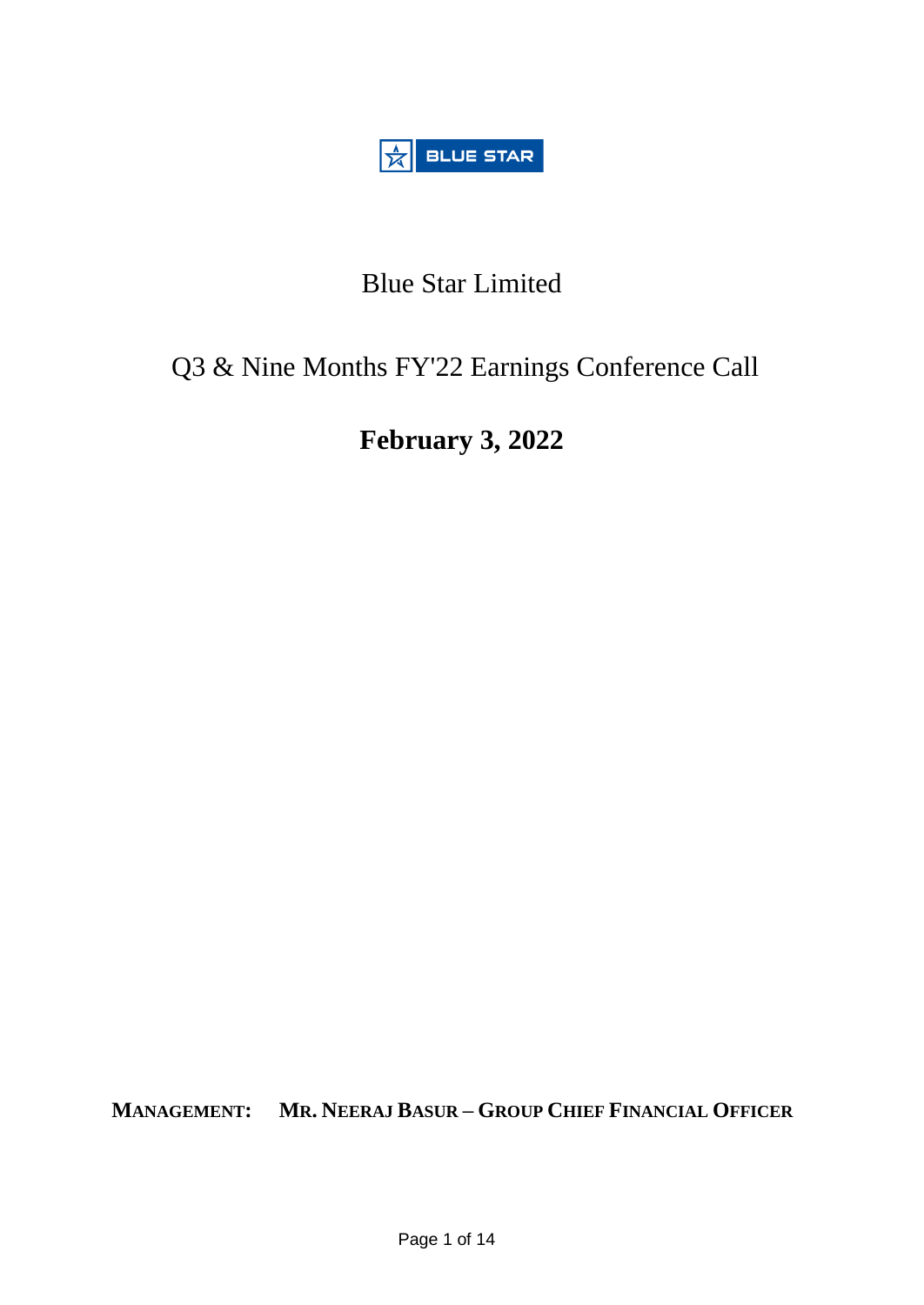**Moderator:** Ladies and gentlemen, good day and welcome to Blue Star Limited's Q3 & Nine Months FY'22 Earnings Conference Call. We have with us today from the management, Mr. Neeraj Basur, Group Chief Financial Officer of Blue Star Limited. As a reminder, all participant lines will be in listen-only mode and there will be an opportunity for you to ask questions after the presentation concludes. Should you need assistance during the conference call, please signal an operator by pressing '\*' then '0' on your touchtone phone. Please note that this conference is being recorded. I now hand the conference over to Mr. Neeraj Basur. Thank you. And over to you, sir.

### **Neeraj Basur:** Thank you. Good morning, ladies, and gentlemen. This is Neeraj Basur. I will be providing you an overview of the results of Blue Star Limited for the quarter-ended December 2021. But before we start, I would like to wish all of you a Happy New Year and I hope you and your families are safe and this third wave of COVID did not impact anyone significantly.

#### **I. Financial Highlights:**

Across businesses, our focus on expanding distribution reach and efforts to consolidate our market share worked out well. Our product portfolio and service solutions continued to generate encouraging traction across all customer segments. During the quarter, the pandemic impact remained relatively benign and non-disruptive. Revival of business and economic activities enabled us to end the quarter on a strong note with all the business segments witnessing robust volume growth. The consolidated revenue from operations and revenue from each of the segments for the quarter surpassed revenue achieved in the pre-pandemic period. However, increase in commodity prices, cost of raw materials and ocean freight continued to exert pressure on gross margins.

Financial highlights for the quarter ended December 31, 2021, on a consolidated basis, are summarized below:

- Revenue from operations for Q3FY22 grew 34.0% to Rs 1506.22 cr as compared to Rs 1123.89 cr in Q3FY21.

- EBIDTA (excluding other income and finance income) for Q3FY22 was Rs 90.59 cr (EBITDA margin 6.0% of revenue) as compared to Rs 81.56 cr (EBITDA margin 7.3% of revenue) for Q3FY21. Impact of increase in commodity prices, raw materials and ocean freight and roll back of cuts in discretionary spends in FY21 led to lower EBITDA for Q3FY22.

- Profit before tax grew 41.4% to Rs 70.32 cr in Q3FY22 as compared to Rs 49.73 cr in Q3FY21.

- Tax expense for Q3FY22 was Rs 22.75 cr as compared to Rs 12.96 cr in Q3FY21.

- Net profit for Q3FY22 grew by 29.4% to Rs 47.57 cr as compared to Rs 36.77 cr in Q3FY21.

- Carried-forward order book as of December 31, 2021, grew by 4.5% to Rs 3301.33 cr as compared to Rs 3157.90 cr as on December 31, 2020.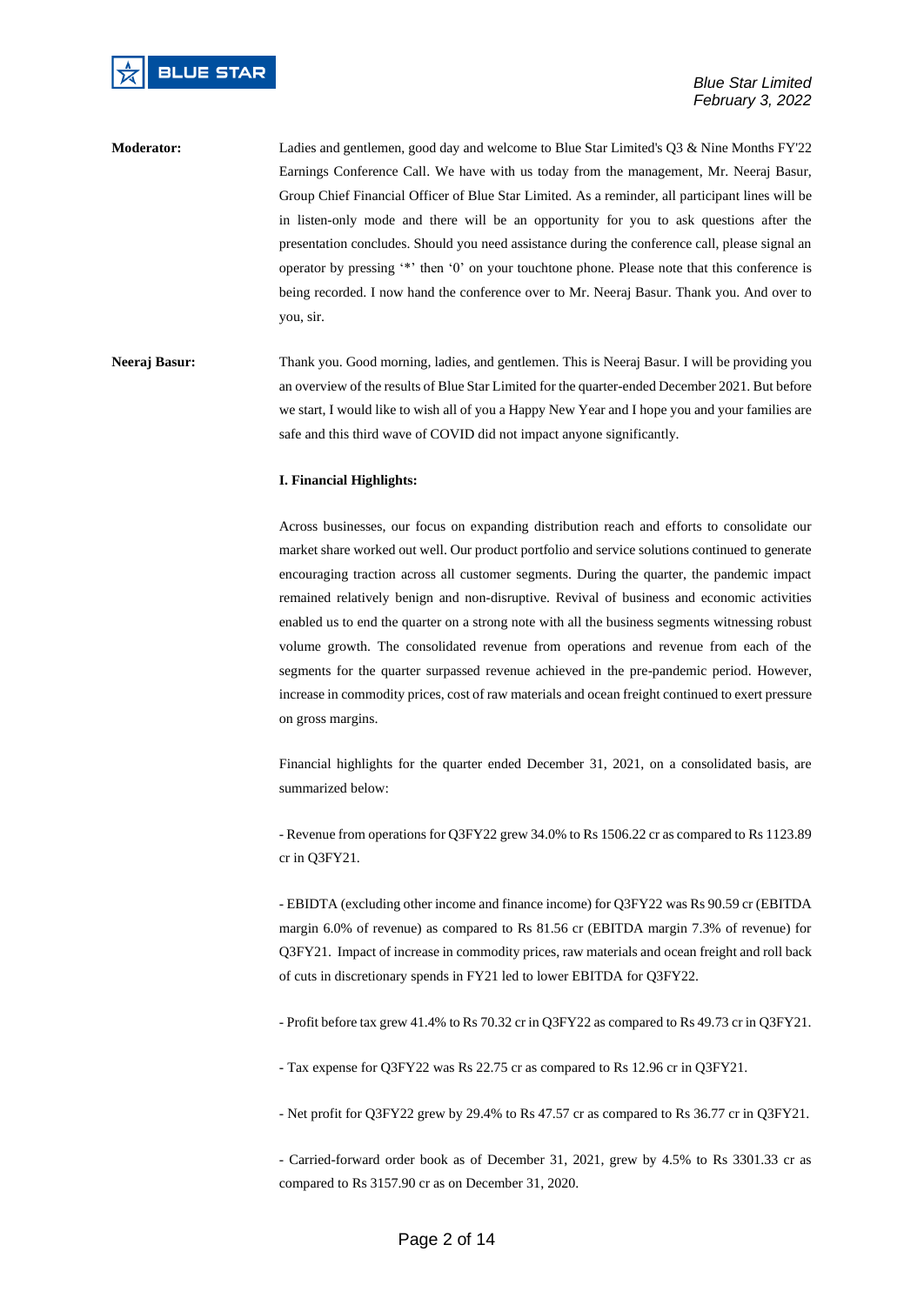- Capital Employed increased to Rs 1105.98 cr as on December 31, 2021, as compared to Rs 948.62 cr as on December 31, 2020. Planned advancement in the inventory levels was done to mitigate the increase in the procurement timelines of long lead raw materials and components, in order to meet demand for the upcoming season.

- Net borrowing as on December 31, 2021, increased marginally to Rs 165.11 cr (debt equity ratio of 0.18) as compared to a net borrowing of Rs 131.01 cr as of December 31, 2020 (debt equity ratio of 0.16) owing to the increase in inventory and investments in the expansion projects at Sri City and Wada.

#### **II. Business Highlights for Q3 FY'22**

#### **Segment I: Electro-Mechanical Projects & Commercial Air Conditioning Systems**

Segment I revenue grew 41.7% to Rs 829.85 cr in Q3FY22 as compared to Rs 585.49 cr in Q3FY21. Segment result was Rs 52.41 cr (6.3% of revenue) in Q3FY22 as against a profit of Rs 34.11 cr (5.8% of revenue) in Q3FY21.

Order inflow for the quarter grew by 34.0% to Rs 852.82 cr as compared to Rs 636.54 cr in Q3FY21.

#### **1. Electro-Mechanical Projects business**

Driven by capex commitments by the private sector, order inflows from the factories and light industrial sector continued to be encouraging. Inflow of orders from the infrastructure sector including MEP projects in water distribution picked up during the quarter. Enquiries and orders from the commercial buildings sector were also encouraging.

Carried-forward order book of the Electro-Mechanical Projects business was Rs 2311 cr as on December 31, 2021, as compared to Rs 2217 cr as on December 31, 2020, a growth of 4.2%.

#### **2. Commercial Air Conditioning Systems**

Healthcare, pharma, industrial and government customer segments continued to offer encouraging opportunities while traditional customer segments such as builder, retail, IT and educational institutions witnessed increased pace of revival, enabling a growth for the commercial air conditioning business during the quarter.

We continued to maintain our number 1 position in Ducted Air Conditioning, 2nd position in VRF and moved up to 2nd position in Screw Chillers during the quarter.

Major orders bagged in Q3FY22 were from Avenue Supermarkets Ltd. (Pan India), BSR Builders LLP (Secunderabad), Olympia Cyber Space Pvt. Ltd. (Chennai) and JSW Steel Ltd. (Bellary).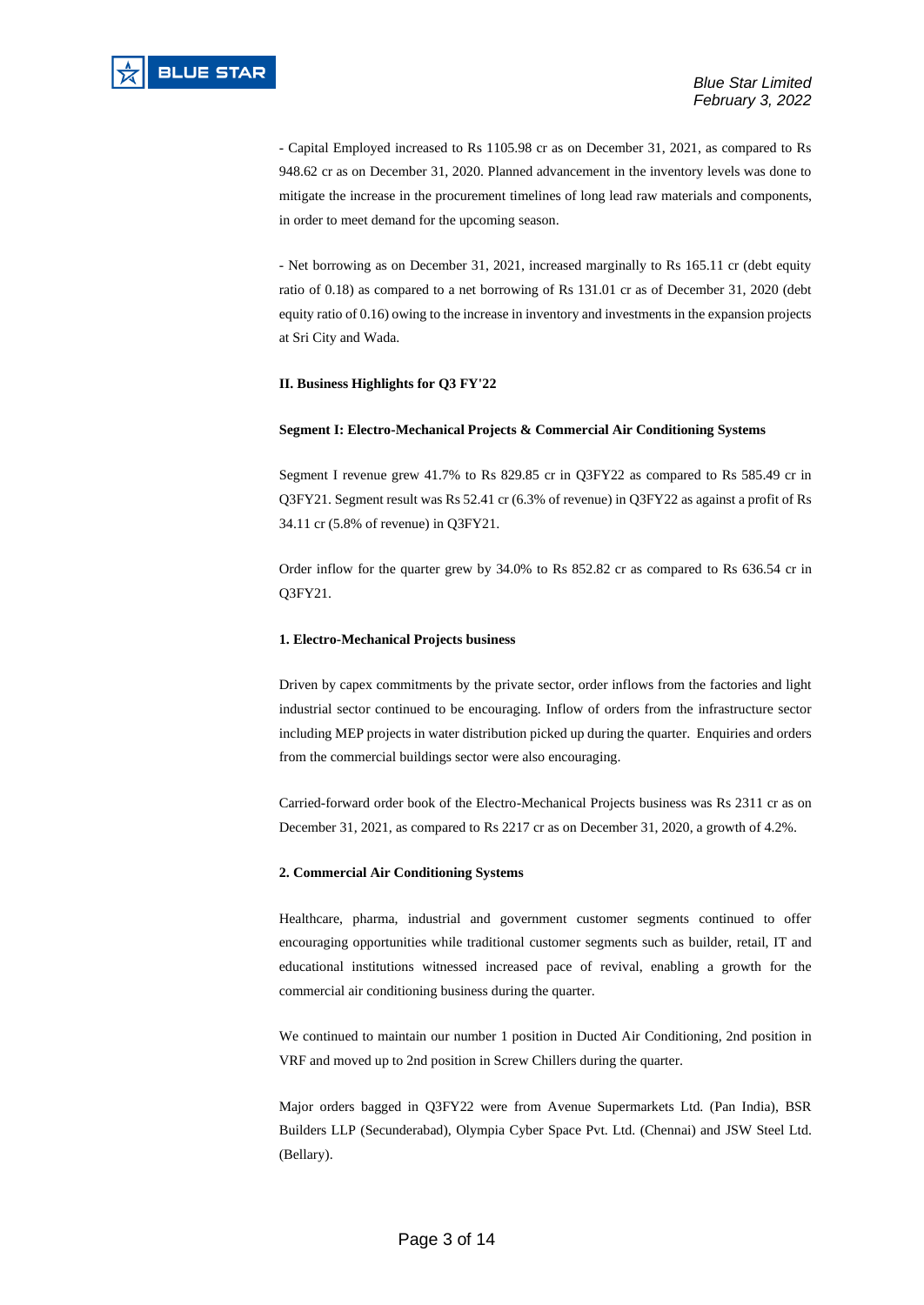#### **3. International Business:**

Stability in the business environment and a general pick-up in the economic activities in the Middle East markets enabled growth in revenue during the quarter. With the growth of QSRs in the region, demand for our refrigeration solutions improved during the period.

We also witnessed good traction for our products in the newly entered market of Tanzania.

The projects business in Qatar continued to do well. The operations at the joint venture at Malaysia continued to be impacted due to the restrictions on account of Covid.

We continue to explore new markets for business opportunities and focus on the expansion of the Blue Star product range and building brand awareness and brand visibility in different markets that we are present in.

#### **Segment-II Unitary Products:**

Segment II revenue grew 23.7% to Rs 609.68 cr in Q3FY22 as compared to Rs 492.97 cr in Q3FY21. Segment result was Rs 38.78 cr (6.4% of revenue) in Q3FY22 as compared to Rs 38.79 cr (7.9% of revenue) in Q3FY21. Continuous rise in input costs, disruptions in the international supply chain, increased supply lead time coupled with pressures on realizations owing to competitive pressures led to a drop in segment margins for the quarter.

#### **1. Cooling and Purification Products business:**

Despite lower than anticipated sales during the festival season, focus on expansion of distribution footprint enabled a 28% growth in revenue from our room air conditioner business during the quarter. We grew faster than the market and ended the quarter with a market share of 13.25% with robust growth in the month of December.

We further consolidated our position in e-commerce and modern trade with significant contribution from these channels to the overall revenue.

The construction of the new factory at Sri City is progressing as planned and is expected to be commissioned by October 2022. Our application for PLI benefits for sheet metal components and heat exchangers has been approved as envisaged.

#### **2. Commercial Refrigeration business**

Improvement in demand for modular cold rooms from the pharma, healthcare, e-commerce and food & beverages segment coupled with a revival in demand for kitchen refrigeration equipment with the opening up of hotels and restaurants enabled growth in revenue for the commercial refrigeration business during the quarter.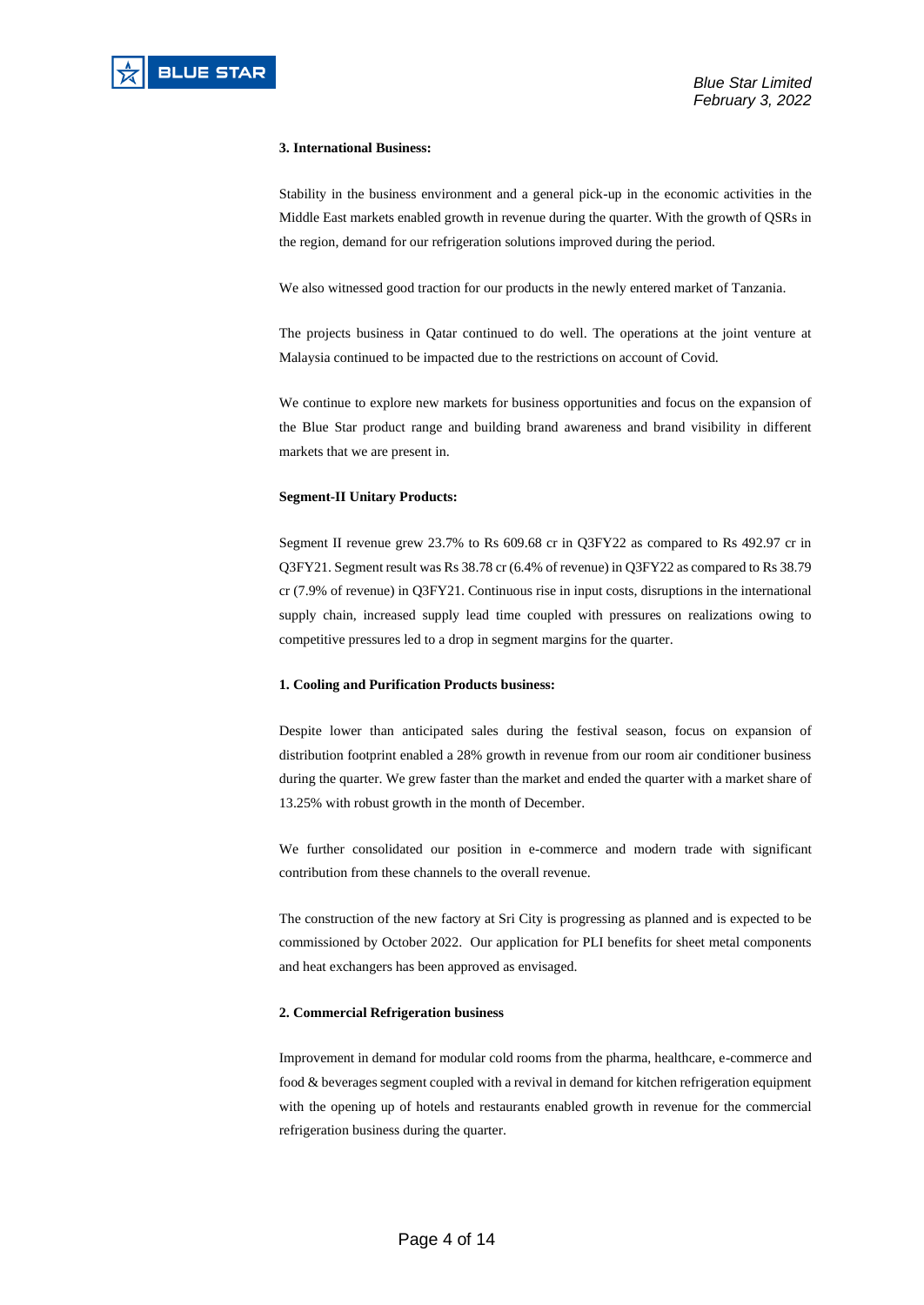

Additionally, availability of a wide selection of models in varying capacities enabled increased traction for Visi coolers during the period.

We continue to maintain our leadership position in Deep Freezers, Storage Water Coolers and Modular Cold Rooms.

#### **Segment III: Professional Electronics and Industrial Systems**

Segment III revenue grew by 46.8% to Rs 66.69 cr in Q3FY22 as compared to Rs 45.43 cr in Q3FY21. Segment result was Rs 12.76 cr (19.1% of revenue) in Q3FY22 as compared with Rs 8.26 cr (18.2% of revenue) in Q3FY21.

Revenue for the quarter grew on the back of a few major orders executed in the data security solutions business and growth in revenue from the healthcare business. The Testing Machines business also continued to witness growth with a revival of investments in the manufacturing sector.

Major orders were bagged from JSW Steel Limited, ICICI Bank Limited, FIS Payment Solutions & Services and Reliance Industries Limited to name a few.

With the wide portfolio of products and solutions forming part of our offerings, the prospects for this business segment continue to be positive.

#### **III. Business Outlook:**

The disruption in the month of January 2022 due to the third wave of the pandemic was moderate and we expect the economic activities to once again gain momentum from the last week of February. We anticipate that the peak selling months commencing March will not be impacted. Our mass premium product portfolio in the room air conditioner business continues to resonate well with the distributors and customers. Prospects for the expanded range of commercial refrigeration products are encouraging. We continue to remain optimistic on the growth prospects in the projects business across the select customer segments focused by us. Increased capex investments by both the public and private sectors are expected to offer good prospects for the electro-mechanical projects business.

While the margins are likely to continue to remain impacted in the short term, we expect revenue growth to be robust. Prudent working capital management will continue to result in healthy cash flows and a strong balance sheet.

With that ladies and gentlemen, I am done with the opening remarks. I would like to now pass it back to the moderator, who will open the floor to questions. I will try and answer as many questions as I can. To the extent I am unable to, we will get back to you via e-mail.

With that, we are open for questions.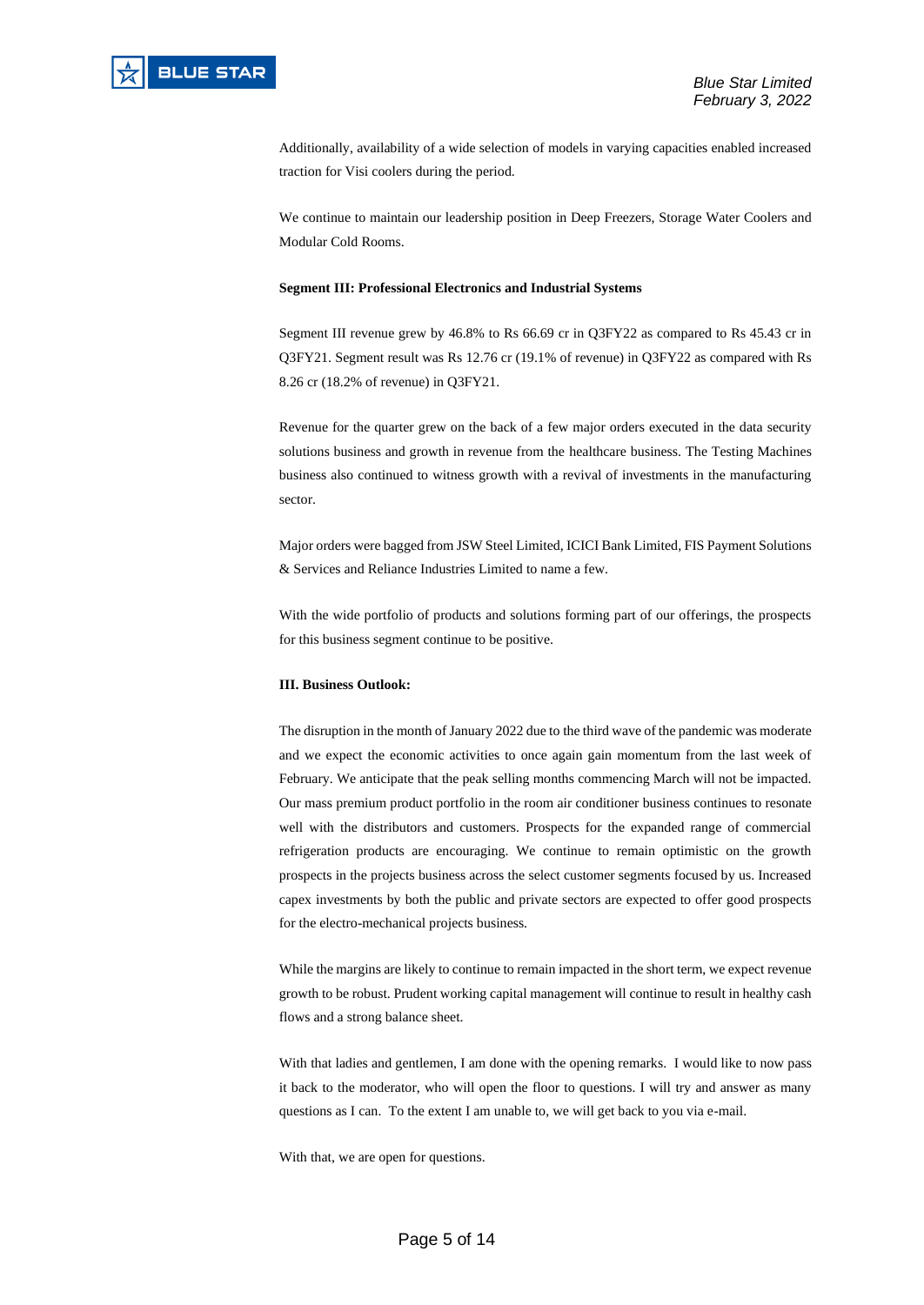

**Moderator:** The first question is from the line of Nitin Arora from Axis Mutual Fund.

**Nitin Arora:** Just dwelling more on the room AC side, you said that Blue Star grew by 28%. Is it possible to help us how much the market grew by because your opening remarks said that the festival demand was not that great as per the anticipation? We were listening to Vir as well on TV and he also said a 25% growth in the quarter for the industry, whereas other companies are reporting a decline by the same amount in volumes. So if you can help us understand what really happened in the quarter with respect to the market and yours? Second, if the demand is so strong and you are increasing market share, why not Blue Star has gone ahead and took a price hike and get the margins up?

**Neeraj Basur:** Market growth in this quarter, as we understand is around 25%. By and large the market has performed reasonably well and in that context, our growth of been 28% enabled us to consolidate the market share. While the festival demand wasn't as expected, sales during November and December was encouraging leading to a good performance for the quarter on an overall basis.

> To your question on price hikes, you would recall that we were amongst the few players who implemented three price hikes in 2021 and the last price increase was implemented by us in the month of September. We needed to calibrate our overall operating prices for us not to become an outlier and in addition there are competitive pressures all the time. So we didn't consider it appropriate to implement any further price increase. There are continuing commodity price pressures which have not abated even in Q3, therefore, impacting margins and the impact of price increase has not fully mitigated the margin pressures. With the third wave not as severe as the earlier two waves, we are quite hopeful that the competitive pressures could start easing in Q4 and the margin profile starting Q4 should be better. At this stage, we have not considered any further price increase in Q4.

- **Nitin Arora:** Second question was the products which you launched in the mass segment. There was almost two times the COVID wave and we were trying to test the product in the market, but I think both impacted both the ways. Now, when you have launched this time, is it more of primary growth which has come in the number? Can you throw some light, how are the secondary sales has responded to this particular category which we are not across the market?
- **Neeraj Basur:** We consistently consider the growth in value terms and for the primary market. Our experience with the new mass premium portfolio in the room AC segment has been quite encouraging. This product range is helping us to expand our outreach in terms of target customer segments and the distribution footprint as well. This portfolio is resonating well with the end customers and also the dealers and distributors. However, so far we've not had a full financial year run with the new portfolio since its launch. We are hopeful of realizing the full impact of this portfolio in Q4 and Q1 next year.

**Moderator:** Next question is from the line of Manoj Gori from Equirus Securities. Please go ahead.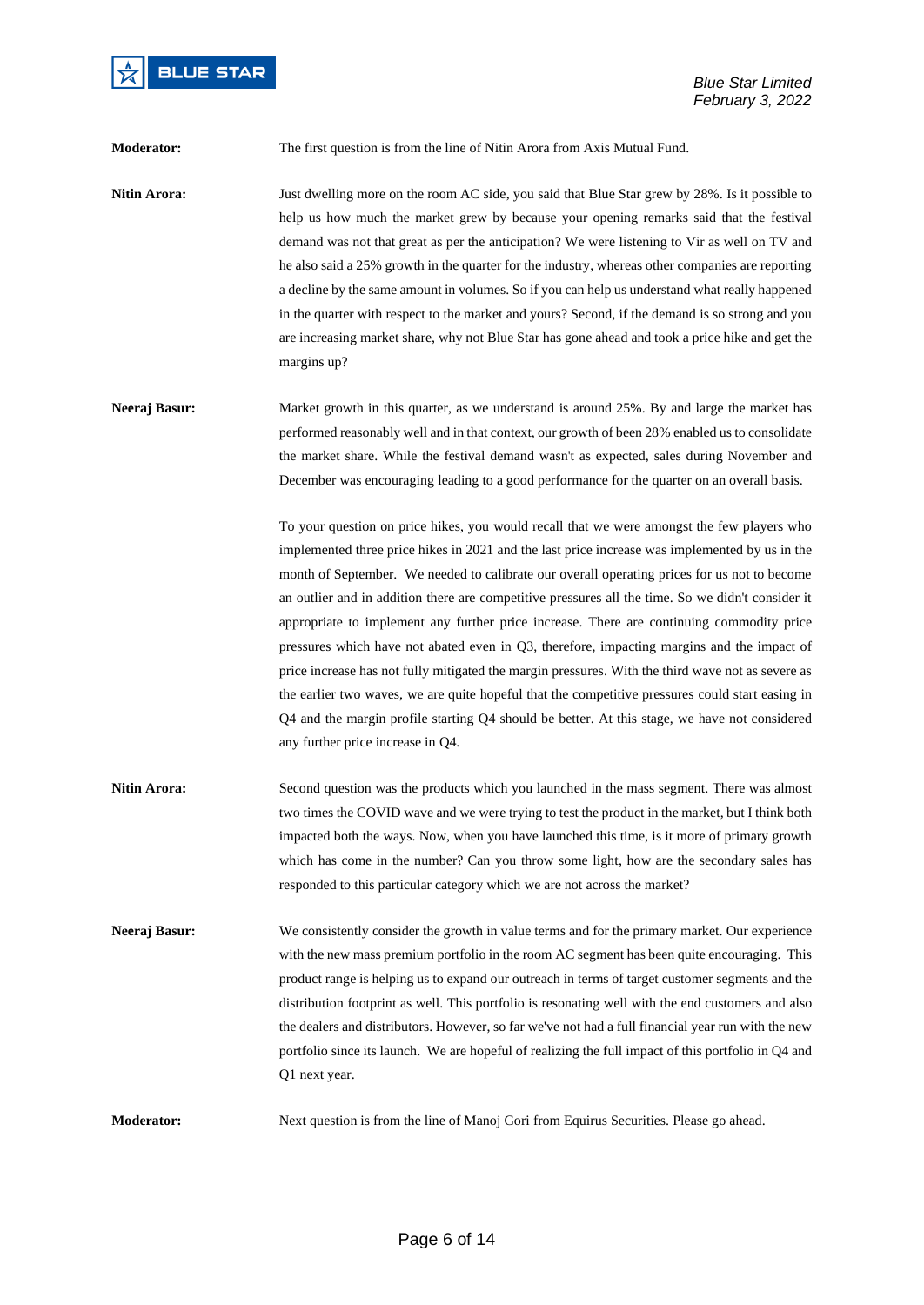

**Manoj Gori:** My question is more on the industry outlook. When you look at there is bit of sluggishness in the consumer demand. However, if you look at last two years, industry has lost significant portion of volumes in terms of secondary off-take during peak summer period. So how do you look at the overall demand environment?

**Neeraj Basur:** The overall outlook for room ACs continues to be encouraging because unlike other consumer durable categories air conditioning requirements at home have only increased with the hybrid and work from home working environments across a number of Indian cities. When the pandemic started, the demand driven by the impact of lockdowns was more in larger towns and cities, but over the last two years, demand from tier-II and III towns and cities across the country has also seen good tractions. Room air conditioner is an important category that every household wants to focus upon as schools have been functioning on an online mode and increasing number of people working from home for an extended period of time,.

> In the last two years, the full potential of the demand to get converted into actual sales has been disrupted as we had situations where modern trade got impacted or the shops and markets were not permitted to sell. It has happened twice in the first quarter of a financial year in succession though the extent of disruption was lower in FY'22 as compared to FY'21. This had caused uncertainty in the minds of people about stepping out to go and buy. That is the reason the share of e-Commerce has increased in this category over the last two years. Our premise is that the demand will continue to remain robust. It is the disruptiveness in the environment, which impacted the full potential to be realized. The only factor that remains to be seen now is the summer intensity. With the expectation that the summer this year should start setting in somewhere towards the beginning of March, we are optimistic about a normal summer selling season in Q4FY22 and Q1FY23. We of course assume that there won't be a fourth wave disrupting us in April as we have just been through one wave in January and even if there is a new variant that emerges in the next five or six months we may still have a normal summer selling season. This gives us this element of optimism in terms of the Q4 prospects as well.

**Manoj Gori:** We are sitting on a favorable base at the industry level and also there is a lot of pent-up demand plus the outlook continues to remain robust. So during next year, what is the growth that you estimate for the industry and how Blue Star should pan out given that South markets are relatively weaker as compared to other geographies over the last two years? So how do you see yourself placed for the upcoming summer and how do you see the industry growing next year?

**Neeraj Basur:** In the pre-pandemic normal growth period, the growth CAGR used to be in the range of 15% to 18% and in a good year, even going up to 20-25%. Once we are out of these disruptions, the overall market should get back to 15% to 18% CAGR. Our stated position remains consistent and we would like this to scale up our current market share of 13.25% to 15% and how much of that we achieve in FY23 will certainly be an area of focus for us. Our endeavor will be to grow faster than the market in FY23.

**Moderator:** The next question is from the line of Ravi Swaminathan from Spark Capital.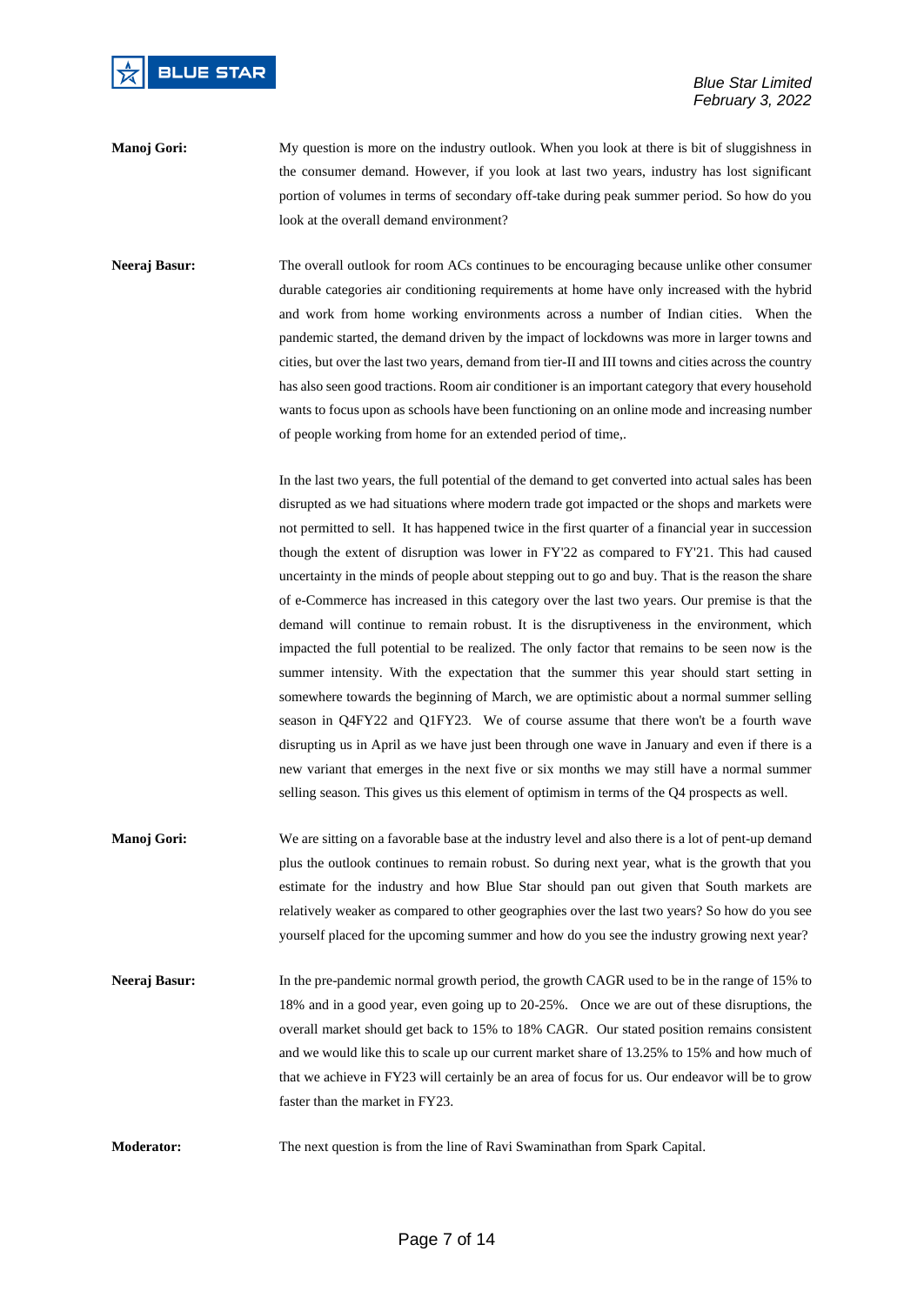

**Ravi Swaminathan:** My first question is in terms of visibility of growth in the project business. What kind of growth can we see in the project business? Where are the large orders come from like metros, rail, data centers, etc. if you can give your view on the same?

**Neeraj Basur:** In the project business, we had adopted a slightly different approach for the last two years where we focused on select customer segments where the overall credibility and credit profile of the customer is good and the growth prospects are encouraging. We have been focusing a lot more on industrial, factories, e-Commerce, warehouses, data centers in addition to the infra sector.

> The enabling factors such as PLI-driven investments by the private sector and the CAPEX commitment by the government on the infra sector should augur well for this segment. We see no reason why a growth of 12% to 15% should not be possible at least in FY23 and as some of these projects gain more traction, the growth rate should get sustained for at least the next couple of years. We indeed seem to be getting into a new CAPEX cycle, the early signals of which started in FY22 and with more normalization of economic and business environment and with less disruption because of pandemic, this should become more visible. We are quite optimistic on the growth prospects of segment-I.

- **Ravi Swaminathan:** My second question is with respect to margins. There are two parts in this. One is your commentary on the steady state margins in both the EMP and the cooling product segments. In cooling products, keeping in mind the mix, there is mass premium, input costs increase, operating leverage, all, if you can comment on that and also on the unallocable expense, it is now hovering at Rs.20 crores per quarter and last year it was on the lower side. So what is the steady state unallocable expense that we need to look at over the next one to two years?
- **Neeraj Basur:** The unallocable expenses for us largely comprises of salaries and related expenses of the corporate management teams and we do not keep any other major cost unallocated. In FY21, we had taken fairly incisive salary cuts, ranging from 35% to 50% which have now been rolled back. Our steady state quarterly unallocable expenses are in the range of Rs  $20$  cr –  $25cr$  which translates to around 1.5% to 1.7% of the overall revenues which is in a healthy ballpark range benchmarked with the peers. That's not an area of concern.

On the segment margins, I will restrict my commentary today to Q4FY22, because we are yet to work out our entire pricing and overall operating plans for FY23. We will cover that in May when we meet again. We continue to experience healthy traction in the overall sales in both the segments. There is a little easing of commodity prices the benefit of which may be realized beyond Q4FY22. The real determinant of effective realization would be the tapering of competitive pressure and once the demand momentum picks up, realizations will be better for all the players. That should get us to a margin profile of about 7% or so in segment-II in Q4. Segment-I has been pretty stable in the range of 5.5% to 6% the determinants being the size of the jobs that get concluded and closed. In Segment-III, 18% to 20% has been a consistent view and there are quarters where it has been a little lower, but it should track around 18% to 20% in Q4. These are our expectations of Q4 and that would be a good starting point for us to enter FY23.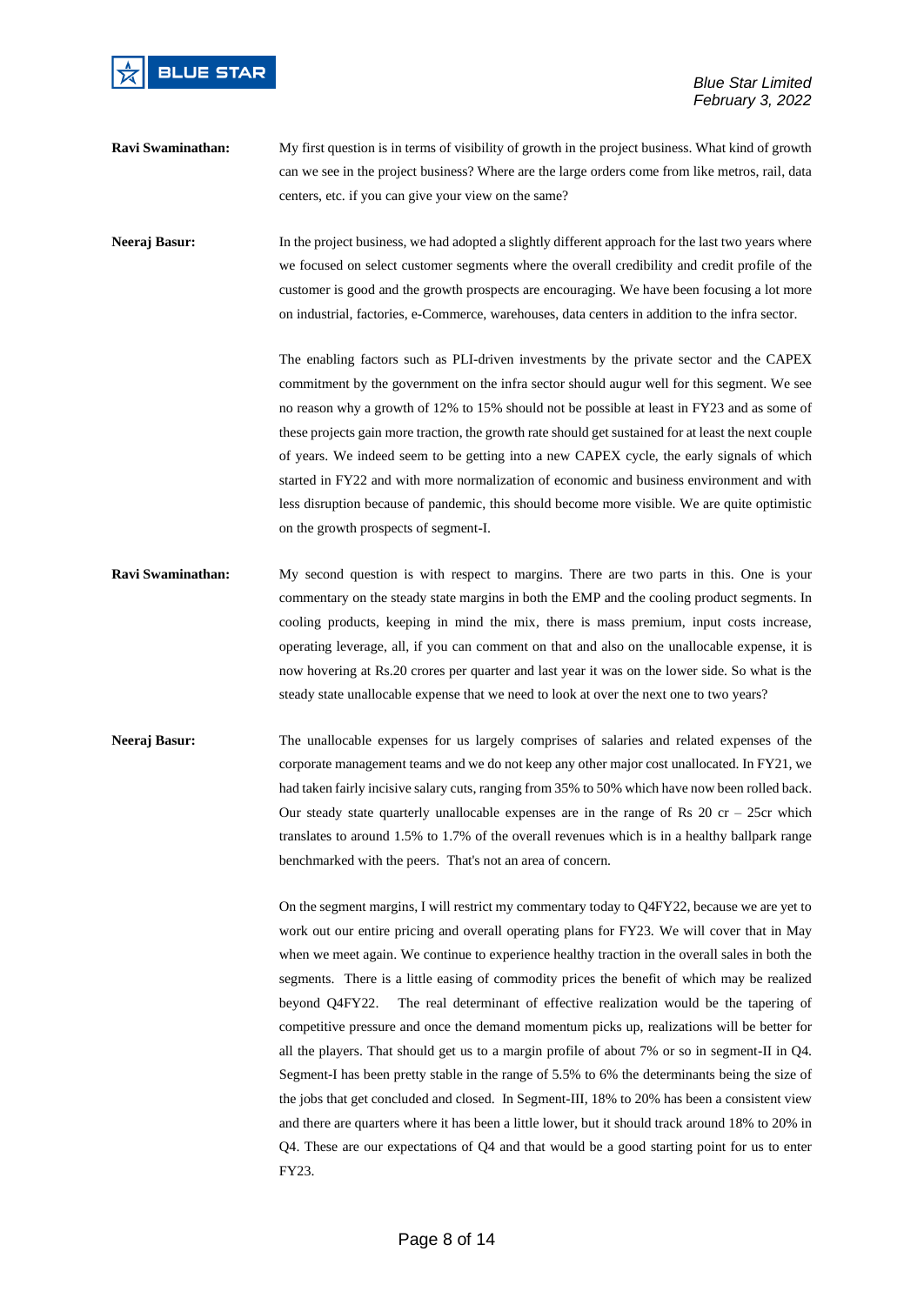

**Moderator:** The next question is from the line of Sandeep Tulsiyan from JM Financial.

**Sandeep Tulsiyan:** My first question is pertaining to the summer season demand, harping on that point again. If we look at the normalized number that Blue Star did two summers back was close to Rs 1,600 cr, went down to as low as Rs 800 cr in the following summer and came back to Rs 1,200 cr last year and if we were to peg this year summer demand also that Rs.1,600 crores number in terms of what will be the pricing increase you'd have taken over that period, what is the kind of volume growth that you can see for this summer season keeping that in mind and how this number would be split between RAC as well as your commercial businesses, if you can give some color on that?

**Neeraj Basur:** Our FY23 plans are still in the making. We have consciously delayed our planning exercise as we wanted to be clear on the impact of the third wave. That exercise will be carried out slightly later and that's where probably we can give you some more color on how the entire summer season which starts in March and then rolls over to Q1 next year will play out in terms of demand, pricing, etc. Whatever price increases Blue Star had to introduce and absorb have already been done over three rounds in FY22. Once the other players also calibrate their prices to absorb increase in input costs, there will be a much better realization profile across the board. That along with our optimistic view about a good selling opportunity starting February end-March beginning should definitely get translated into a better margin realization in Q4 which should be around 7% for us in Segment-II. We will get back to you on FY23 margin expectations later. We also need to keep in mind there is a table change that's going to happen from July'22. Though it is not happening in the first quarter, it does change the blended pricing profile and that resets a lot of variables in the market as well. Therefore we will be able to give you some more clarity later.

**Sandeep Tulsiyan:** What will be the cumulative pricing piece over last two years if we were to compare?

**Neeraj Basur:** In the last calendar year 2021, which is one quarter of FY 20 and then this financial year, we have taken around 15% of price increase in three installments.

- **Sandeep Tulsiyan:** If you can elaborate on your comment regarding the expansion of distribution reach. So, in the previous call, you had highlighted that North as a region has become bigger, of course, because due to muted demand due to monsoons in South also, but they were contributing equally and totally, were about 70% of your sales. If you can give some more color and expand your comment on this distribution reach expansion, what do you exactly imply by this, and how has been the regional contribution moved in the current quarter?
- **Neeraj Basur:** That strategy continues to play well. The number of stores that we are now serving touched 7,500-plus in Q3. This has gone up by 15%- 20% over the comparable period last year and the activity level in these stores is healthy. We expect to touch close to 8,000 stores by the time we exit the current financial year. The Northern region continues to track well, and is now measuring up quite nicely as far as the overall share of businesses concerned. Northern and southern regions are almost at an equitable level in terms of overall contribution to sales, followed a notch level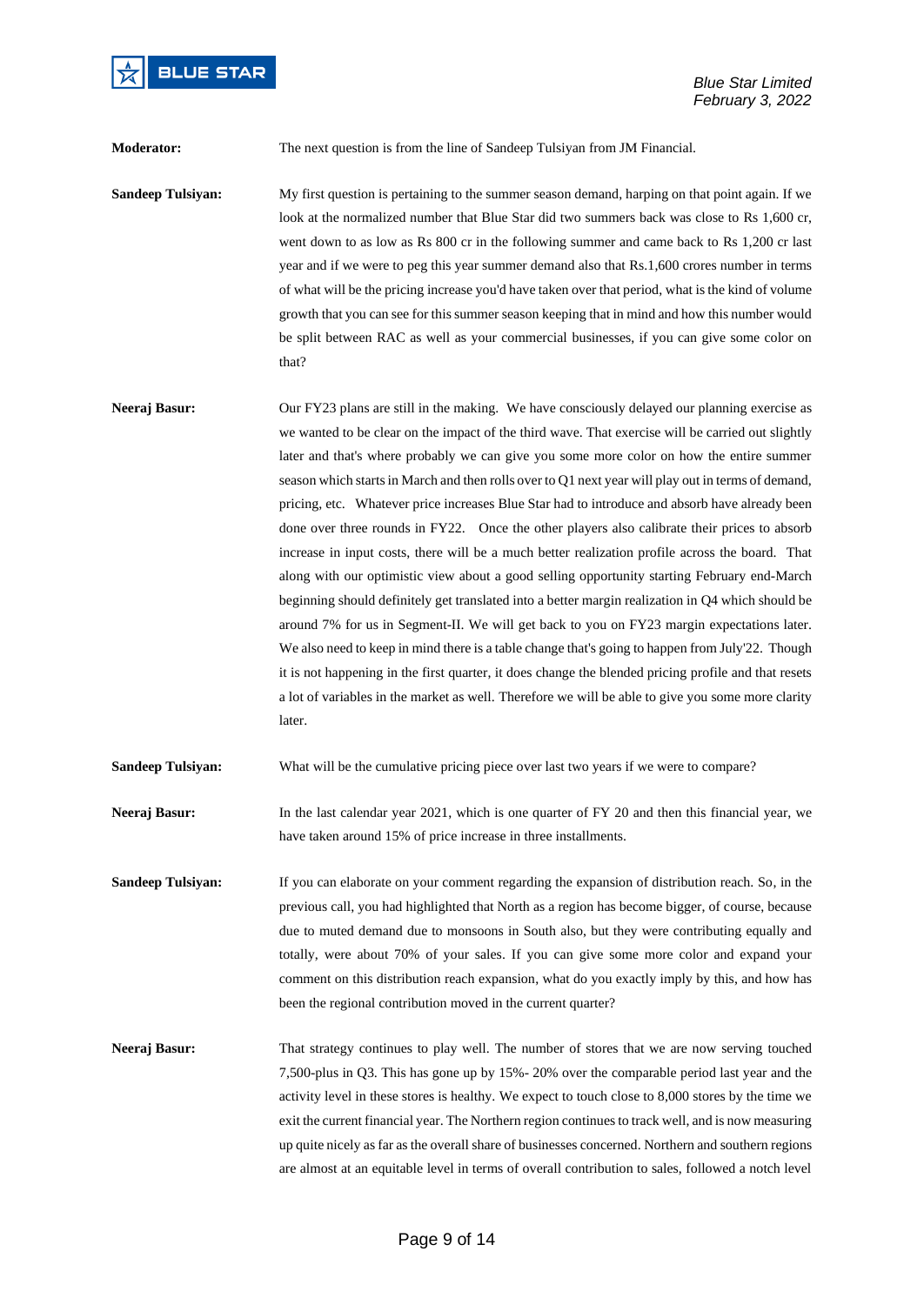

below by western region. Northern region has indeed caught up for us in the last I would say a couple of years now.

**Moderator:** The next question is from the line of Anupam Gupta from IIFL Capital.

**Anupam Gupta:** First question is on the margin for the products business, where you said that pricing action by competitors will be big determinant. So what sort of inventory levels do you see in the channel both for you as for competitors which is driving the higher competitive pressure which you see?

- **Neeraj Basur:** Our checks suggest that by the end of December, inventory levels across the top few players are pretty normalized. The inventory level with the channel is pretty normal in the context of a normal Q4. Our inventory levels started to normalize in Q2 itself, and we were comfortable with our closing inventory levels as of September. Capital employed in segment-II is higher as we have consciously built-up raw material and component inventory in order to counter or mitigate the impact of the lead times which are still unstable as far as international supply chain is concerned. We didn't want to run the risk of any production disruption in Q4 or Q1 next year. That's a conscious choice and will get normalized by Q1 next year. To summarize, finished goods inventory levels at end of December were not out of range to cause a pricing pressure.
- **Anupam Gupta:** Would it be right to assume that given that everyone has this raw material pricing pressures and now that inventory are normal, the price hike should be pretty quick or will the weak demand impact that?
- **Neeraj Basur:** Transmission of price hikes is where all these variables play out there are pressures on account of inventory levels and some players wanting to be more aggressive on pricing. In the quarters where demand starts to grow rapidly due to a good summer season combined with the pent-up demand, most players will tend to normalize the pricing transmission quite rapidly. Therefore even without taking any further price increases at least in the next three months, there's no reason why the effectively realizations should not see normalization in Q4 with good traction on the demand side.
- **Anupam Gupta:** On the projects side, you have for the last two quarters given a very healthy margin and going by your commentary that both pace of execution as well as order finalization are very healthy, should we not see these margins continue and why is your guidance lower than 6%, if execution is strong and order intake is strong, ideally, you should be able to give a slightly better margin trajectory there going ahead?
- **Neeraj Basur:** Projects segment is a very tightly costed category. In this category we need to follow a balanced approach between the type of projects, quality of orders, pricing, management of exposures, potential delays, customers' ability to honor their obligations and the cash flows. It is not going to be an easy situation to balance all of these and a steady increase in margins over a period of time. The reason for the steadiness in our margin profile is the balance that we endeavor to maintain between these variables or some of them. Our experience is that this approach of a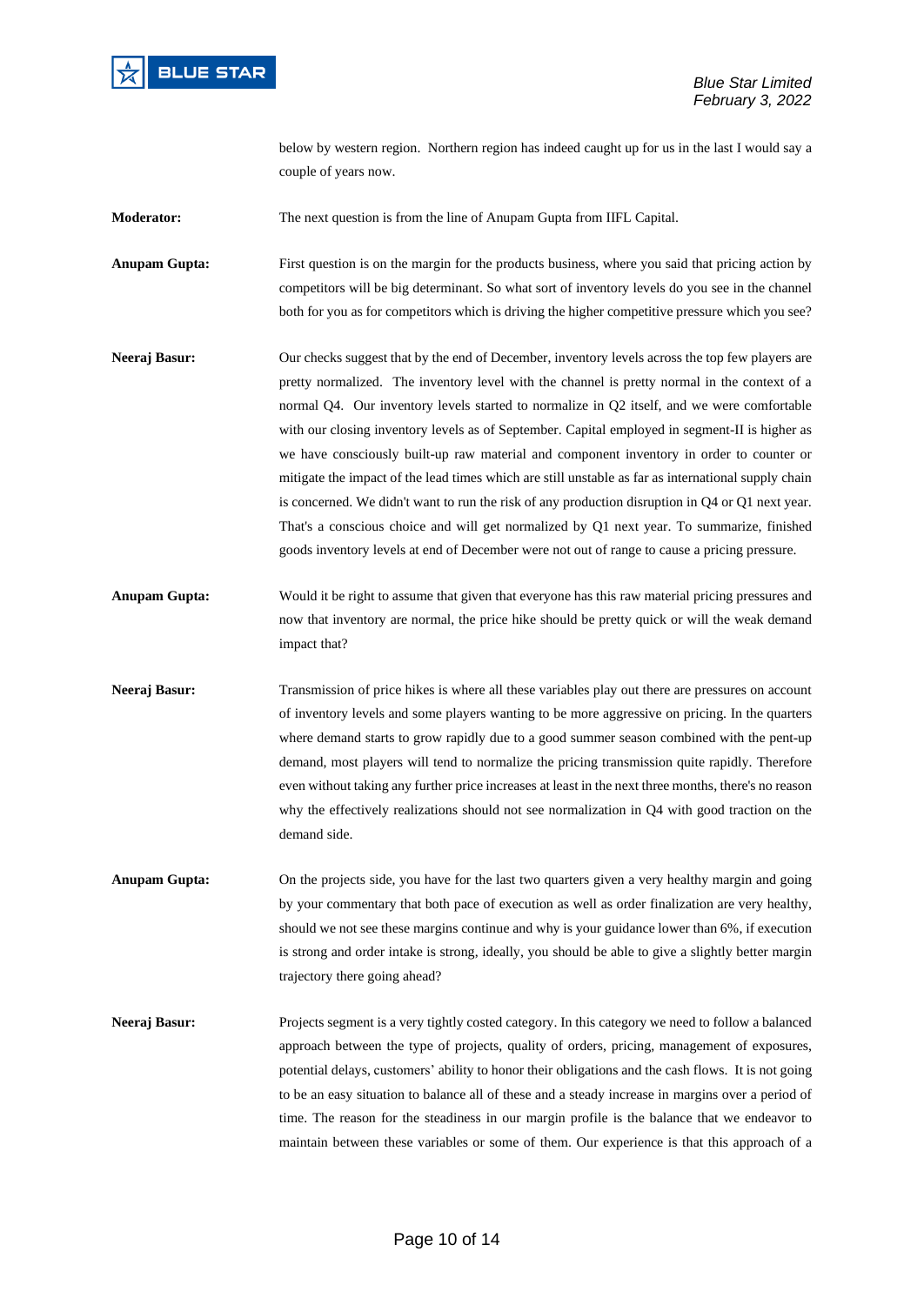balance between these variables will be a healthy ROCE as well, because when you see the ROCE profile of the segment, it looks quite encouraging in addition to the segment margin.

We feel that this consistent performance of 5.5% to 6% should continue. You will see quarters where it will be more than 6% also. But that will be sort of contingent upon certain large projects or projects with slightly healthier margins getting closed out and so on. We feel it's a more realistic view of where this segment can go. We are happy with the healthy growth rate and a steady margin of 6% and equally encouraging ROCE earned by this segment following this approach.

**Moderator:** Next question is from the line of Bhavin Vithlani from SBI Mutual Fund.

**Bhavin Vithlani:** Could you help us with an update on our expansion projects, what is the kind of timeline and the capacities that we're looking at?

**Neeraj Basur:** There are two projects in progress. In the next three months, we will commission our second deep freezer manufacturing plant in Wada. This CAPEX was underway for the last year and a half, in between we had little bit slowed down because of the pandemic, but now it's on track to be commissioned very soon. The objective of setting this plant up in Wada was to substitute import of a few SKUs. This would help us indigenize and reduce import dependence and will have its own rub off effect on the other downstream elements as well.

> The second project that's under construction is the plant at Sri City which should get commissioned by Q3 of this financial year in the quarter October to December. To begin with, we are going to set up the third room air conditioner manufacturing facility there. It is for this plant that we had applied for and got the PLI benefit. The rollout will happen in phases and we will keep augmenting the capacity of this plant to align and calibrate with the capacities in our two Himachal plants so that all the three plants put together help us significantly increase the own manufactured base. There were certain imports of finished products which got reduced because of changes in the BCD structure over the last two years and we've been also buying from certain outsourced contract manufacturers. While we will continue with that arrangement for a select SKUs to be bought locally, it's a fulfillment mix change from a combination of imports and ODM manufacturer to our own manufacture. Traditionally, we had maintained a 50% to 60% own manufactured proportion. After the Sri City plant is commissioned, a combination of these three plants should take us to around 70% or even 75% over the next couple of years. We are well on our way to execute that plan as envisaged.

**Bhavin Vithlani:** Just a follow up on the freezers. What is the total CAPEX incurred so far and what is the volumetric expansion on the capacity that will be from the current levels?

**Neeraj Basur:** The overall CAPEX we've spent in this plant over the last two years is around Rs.100 cr. No further CAPEX in this deep freezer plant is expected in in FY23. Whatever needed to happen will conclude by FY'22. The commercial refrigeration product is a subset of our segment-II and contributes well as far as the overall segment growth is concerned. To fulfill our aspiration to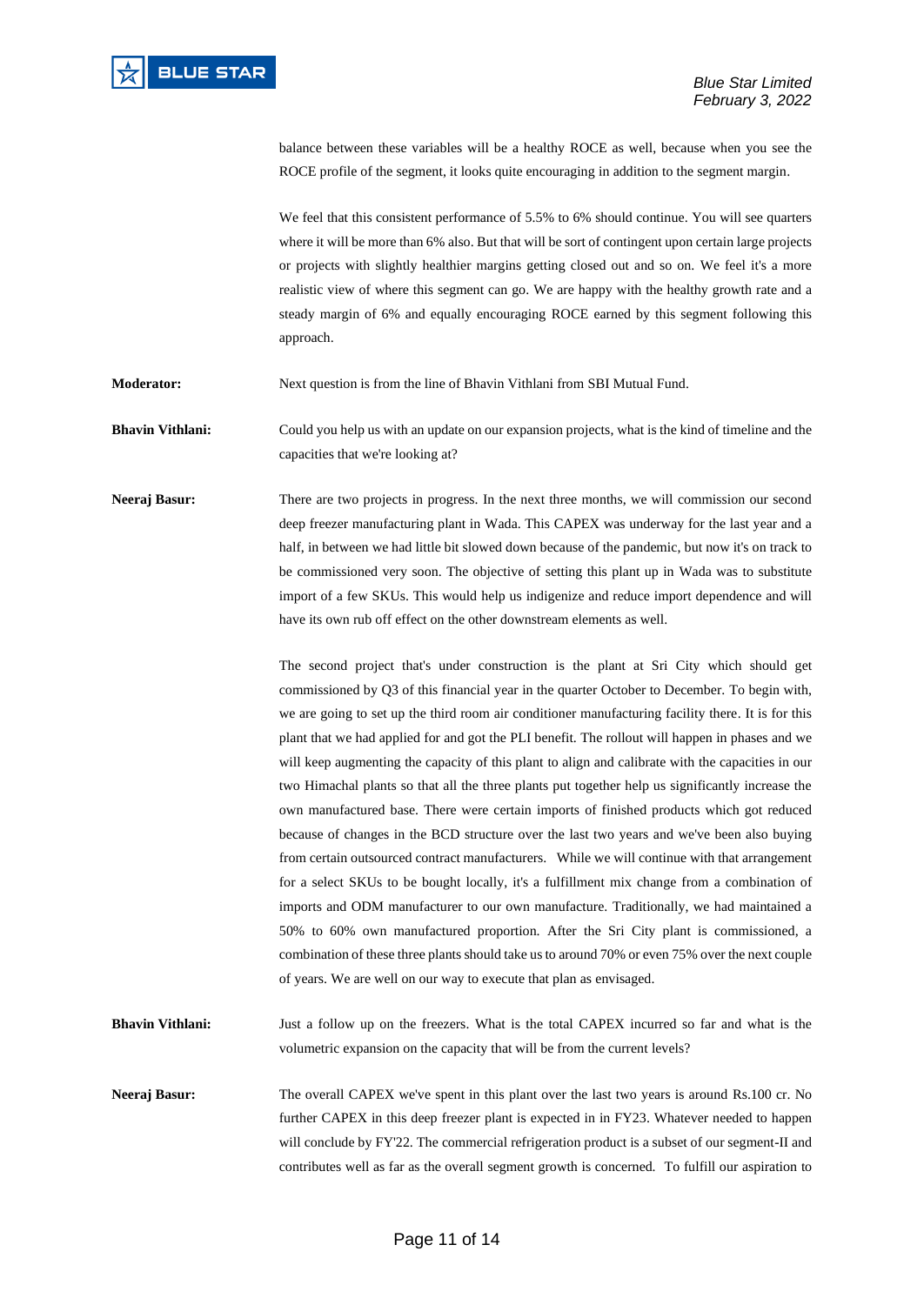

grow higher than the market, growth of commercial refrigeration products would also be important. The immediate objective is import substitution and in addition this capacity will help us scale up faster once this plant is fully operationalized by FY23.

- **Bhavin Vithlani:** Just a housekeeping question on the unitary product segment, if you could just help us with the mix with RAC and non-RAC for the current nine months and the previous nine months.
- **Neeraj Basur:** Traditionally, around 60% was RAC and 40% was the basket of non-RAC products. As the RAC growth has been a bit subdued over the last two years, the mid would now be around 65%-35% between the RAC and the non-RAC products.

**Moderator:** The next question is from the line of Nirav Vasa from Anand Rathi.

**Nirav Vasa:** This is pertaining to the price hikes. What am I able to understand is that price hike is going to be a function of volume offtake? So, just wanted to understand if the season goes well, what is the kind of price hikes that can happen across Q4 and Q1 to pass on the cost?

- **Neeraj Basur:** We are not expecting any further price hike in Q4. As far is Q1 is concerned, we have not yet finalized the plan. We will have clarity by March as we need to factor not just summer season offtake but also the impact of the table changes which will take effect from July. In Q4, we are not anticipating any further price increases from our perspective. We however expect other players who were not able to take sufficient price increases in the last three quarters to catch up on the price increases at some stage once the demand increases. It will be a good opportunity for the entire market to become calibrated on the level of pricing and it will have a favorable impact on at least the mitigating effect on the commodity prices impacting everyone.
- **Nirav Vasa:** My second question pertains to the ad spends that we will be looking for the peak summer season. Is the number for that finalized?
- **Neeraj Basur:** No, not yet. It's a bit too early. We haven't made our plans yet for FY'3. As in the past, we usually calibrate that fairly quickly with the ongoing market conditions and market opportunity. We will have better clarity in the month of March and April.
- **Moderator:** The next question is from the line of Sujit Jain from ASK Investment Managers.

**Sujit Jain:** Since you said your price hike probably was not matched by some of the other players. Does that mean that your value growth is definitely higher, but volume growth could be similar to what industry would have done in Q3?

- **Neeraj Basur:** Our own sense is industry has grown by around 25% and we have grown 28%, and a part of will be the impact of price increase.
- **Sujit Jain:** I checked your commentary for Q3 last year as well where you talked about 13% market share and 13.2% market share for Q3 FY'22 as well in volume terms probably. If you can also tell about nine months volume for the industry and for you in terms of growth rates?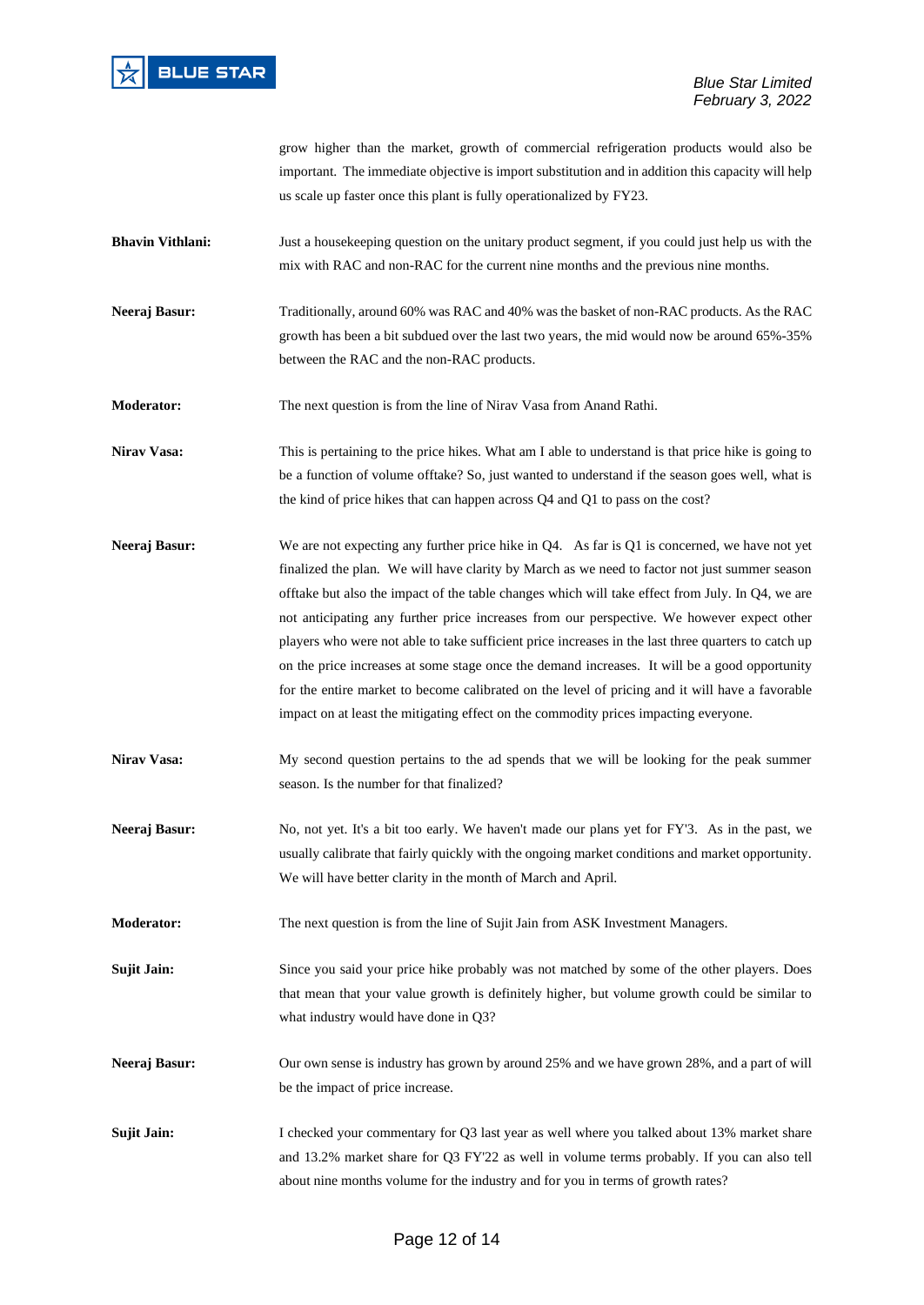- **Neeraj Basur:** We always talk about the growth and market share in value terms on primary sales because volumes are a bit inconsistent to track and explain. Our market share has grown from 13% to 13.25% over the last one year. We have been conscious not to grow our market share just for the purpose of market share expansion. If one wants to be aggressive on the market share that would impact margins as well. Since this beginning of the pandemic, we've tried to be realistic as well as reasonably aggressive on holding on to the market levels, such that once the market normalizes, that gives us much better clarity on the overall strategy to further augmenting this market share. It is again partly by design and choice that we are just holding on to the market share at this level for now.
- **Sujit Jain:** If you can just share the nine months value growth for you versus the industry like you said for Q3? Next question is on capital employed, the entire increase is because of the higher inventory you've chosen, right, and no CAPEX has come into this so far?
- **Neeraj Basur:** It's a combination of both these. A short while ago I mentioned about CAPEX that we have mostly finished in our Wada plant for deep freezers. That also sits under Segment-II. It's thus a combination of inventory for the room AC and the capital expenditure for the deep freezer expansion.
- **Sujit Jain:** Wada would have added Rs.130 cr right?
- **Neeraj Basur:** Wada would have added about Rs.100 cr, there's also the routine CAPEX in the other plants. To answer your question on year-to-date nine months market versus us, we have grown by around 36% for the first nine months and market growth rate was around 33% - 34%.
- **Moderator:** The next question is a follow up from the line of Sandeep Tulsiyan from JM Financial.
- **Sandeep Tulsiyan:** I had a couple of follow up questions. One was on the eCommerce share of sales, which you had mentioned that Blue Star was tracking a bit lower than the industry, about 13%- 14% of your sales came through eCommerce. So if you can just give an update, and what is the outlook going forward on this side? What is the current share of sales from us?
- **Neeraj Basur:** For Q3, overall market was around 10% and we were around 8%. For Q2, the overall share was higher for market as well as for us. On a year-to-date basis, the market is tracking at around 18%, and we'll are 14% to 15%.
- **Sandeep Tulsiyan:** On an annual basis it is 14 % to 15%?
- Neeraj Basur: Yes as I mentioned about nine months. We don't expect the proportion to significantly change in Q4.
- **Sandeep Tulsiyan:** Second question was regarding these tax breaks that is given under Section 115BAB, that is at 15% for new manufacturing unit that can commence production till March 2024 now. So for the new investment that we'll be doing under PLI, will that unit have this lower tax rate?